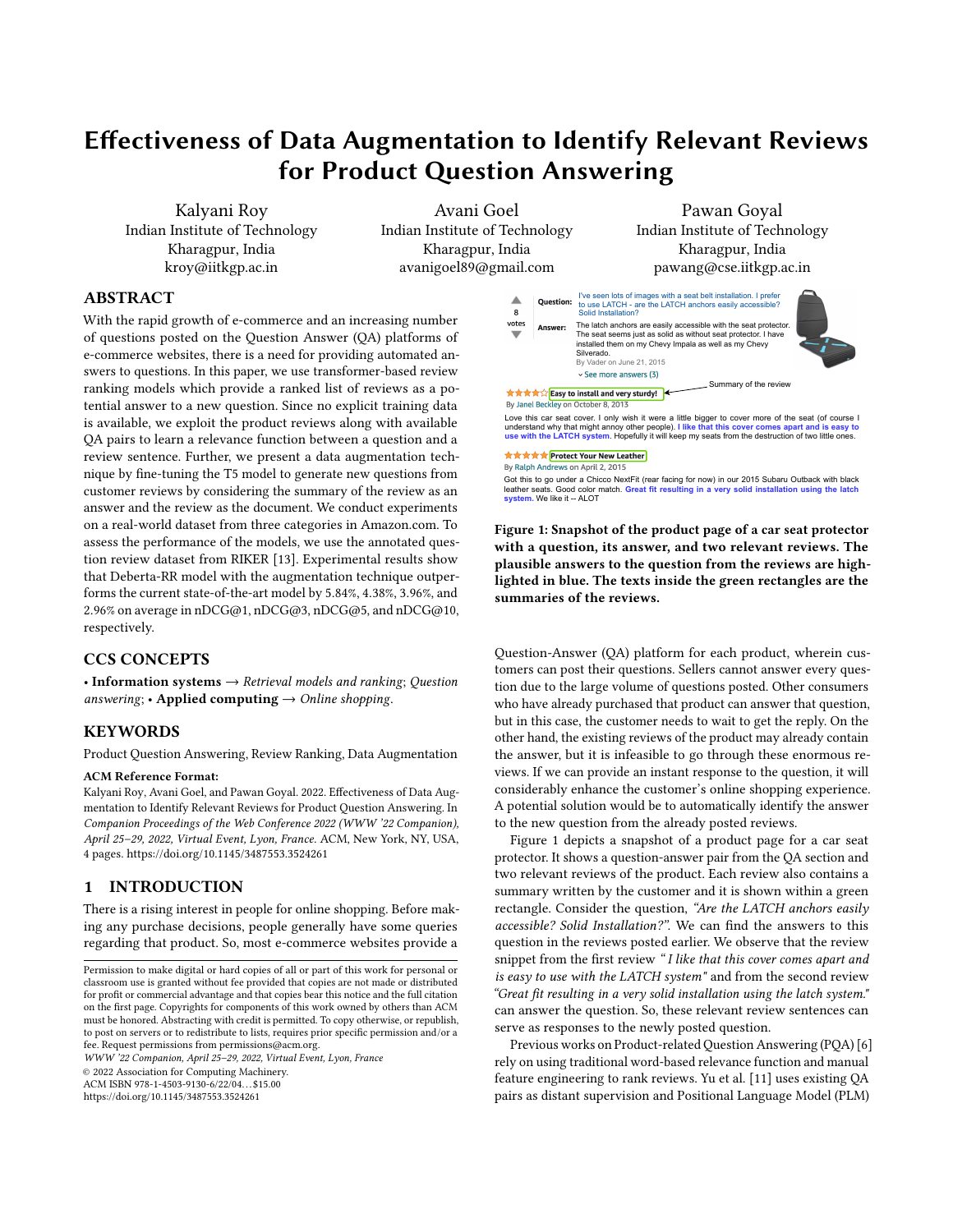to rank the reviews. Chen et al. [\[3\]](#page-3-4) formulates PQA as a classification problem to predict whether a question-review pair is correct or not. Zhao et al. [\[13\]](#page-3-0) proposes interpretable PQA model RIKER that uses rich keyword representations to answer product related questions. Transformer-based models like BERT [\[4\]](#page-3-5), T5 [\[8\]](#page-3-6), De-BERTa [\[5\]](#page-3-7) are applied to wide range of NLP tasks. Zhang et al. [\[12\]](#page-3-8) presents a BERT-based model that discovers relevant reviews for PQA by leveraging the question-answer pairs to learn the relevance between question and reviews. However, it does not utilize the large set of reviews to create more coherent question-answer data that could be used in addition to the available data for effective training. Recently, various data augmentation (DA) techniques [\[1,](#page-3-9) [10\]](#page-3-10) have shown improved performance in many NLP tasks like questionanswering, summarization, sequence tagging, etc.

Motivated by the success of Zhang et al. [\[12\]](#page-3-8) on learning relevance between question and reviews via the question-answer pairs, and the DA methods in effectively augmenting the available training dataset, we attempt to improve the review ranking task with a) better transformer-based model and b) DA technique using T5. More specifically, we utilize the question answers related to a product to learn a relevance function between a question and a review sentence, while using the recently proposed DeBERTa [\[5\]](#page-3-7) pretrained model. We also present a DA technique by fine-tuning the T5 model to generate new questions from customer reviews by considering the summary of the review as an answer and the review as the document.

To assess the performance of the models, we use the annotated question review dataset from RIKER [\[13\]](#page-3-0). We observe that (i) De-BERTa improves over BERT by 2.64%, 2.03%, 2.38%, and 1.06% on average in nDCG@1, nDCG@3, nDCG@5, and nDCG@10, respectively, (ii) Our Deberta-RR model trained with the augmented data outperforms the current state-of-the-art model by 5.84%, 4.38%, 3.96%, and 2.96% on average in nDCG@1, nDCG@3, nDCG@5, and nDCG@10, respectively.

# <span id="page-1-1"></span>2 DATASET

We use the Amazon Question Answer (QA) dataset [\[6\]](#page-3-2) and the Amazon review dataset [\[7\]](#page-3-11) for our experiment. The Amazon QA dataset contains questions with multiple customer written answers and a helpfulness rating for each of the answers. The Amazon Review dataset includes users' reviews along with a summary of the review and overall rating of the product. The unique Product IDs in each dataset are used to align the question with its reviews. We take three product categories, namely, Baby, Tools & Home Improvement, and Patio Lawn & Garden, for our experiment.

## <span id="page-1-2"></span>2.1 Synthetic Training Data Creation

Due to lack of a labeled dataset which contains question along with its relevant reviews that can be used for training, we resort to synthetic training setting similar to Zhang et al. [\[12\]](#page-3-8), where each training data instance consists of a question  $Q$ , a positive answer  $A_p$ , a negative answer  $A_n$ , and a list of review sentences R. Since short answers do not convey much information, we filter out the answers having less than five tokens (without counting stop-words and yes/no). Because of this filtering, many questions did not have any answers remaining. Further, we remove the products with less than two questions. We assign each answer a score where the score is the ratio of the helpful votes to the total votes. For every question Q, we select the positive response  $A_p$  based upon this score. We take the response with the highest score  $(> 0.5)$  as the positive answer, and in the case of a tie, we choose the one with the highest number of total votes. When there is no vote for any answer of a question, we randomly select any of its answers as the gold answer. We randomly select an answer from a different question of the same product as the negative answer  $A_n$ . The dataset contains thousands of reviews for each product, and the entire review may not be relevant for a particular question. So, we split reviews into a set of review sentences. We discard the sentences having less than five tokens. For each question  $Q$ , we take a positive answer  $A_p$ , a negative answer  $A_n$ , and we train a classifier with BERT that predicts whether the answer is relevant to that question or not. Initially, we choose the top 100 review sentences using BM25. We refine this list with the trained classifier, and we take the top 10 reviews as the set  $R$  for each question. Table [1](#page-1-0) shows the train and validation split for each vertical. We will refer to this dataset as QAR dataset.

<span id="page-1-0"></span>Table 1: Statistics of the QAR dataset and the additional train data in the QAR-aug dataset

| Category            |                 |                | Train   Valid   Augmented |
|---------------------|-----------------|----------------|---------------------------|
| Baby                |                 | 1,148<br>3,720 | 2,756                     |
| Tools & Home        | 9,189<br>29,764 |                | 8,929                     |
| Patio Lawn & Garden | 17,784          | 2,223          | 5,335                     |

## 2.2 Data Augmentation

While the synthetic training data leverages the available questionanswer pairs, these may not be sufficient for many verticals. In most of the e-commerce platforms like Amazon, eBay, Flipkart etc., customers write review and a short summary of that review. As these review summaries are not explored in PQA, we further attempt to augment the synthetic training data by utilizing the large number of reviews available to us. We consider the review of a product as "context" and the summary as the "answer". We attempt to generate a question, given a context and an answer, by utilizing Text-to-Text Transfer Transformer (T5) [\[8\]](#page-3-6).

We take the T5 model that is already fine-tuned on the question generation task on the SQuAD dataset and we will refer to this model as FT1. We use FT1 to further fine-tune the model on the SubjQA dataset [\[2\]](#page-3-12) and we denote this model as FT2. We select four categories, namely, Electronics, Movies, Books, Grocery from the SubjQA dataset since those belong to the Amazon dataset. We drop those questions that do not have the answer contained within the review. We employ both FT1 and FT2 to generate new questions. We discard the questions that have words such as "I", "me", "mine", "we", "our" etc. in them, i.e., the questions containing possessive pronouns since such questions do not ask about the characteristics of the product. Also, we drop the generated questions not ending in '?'. Table [2](#page-2-0) lists two examples of generated questions. The first example is generated using FT1 and the second example is generated using FT2. The generated question from these models is our question  $Q$ ,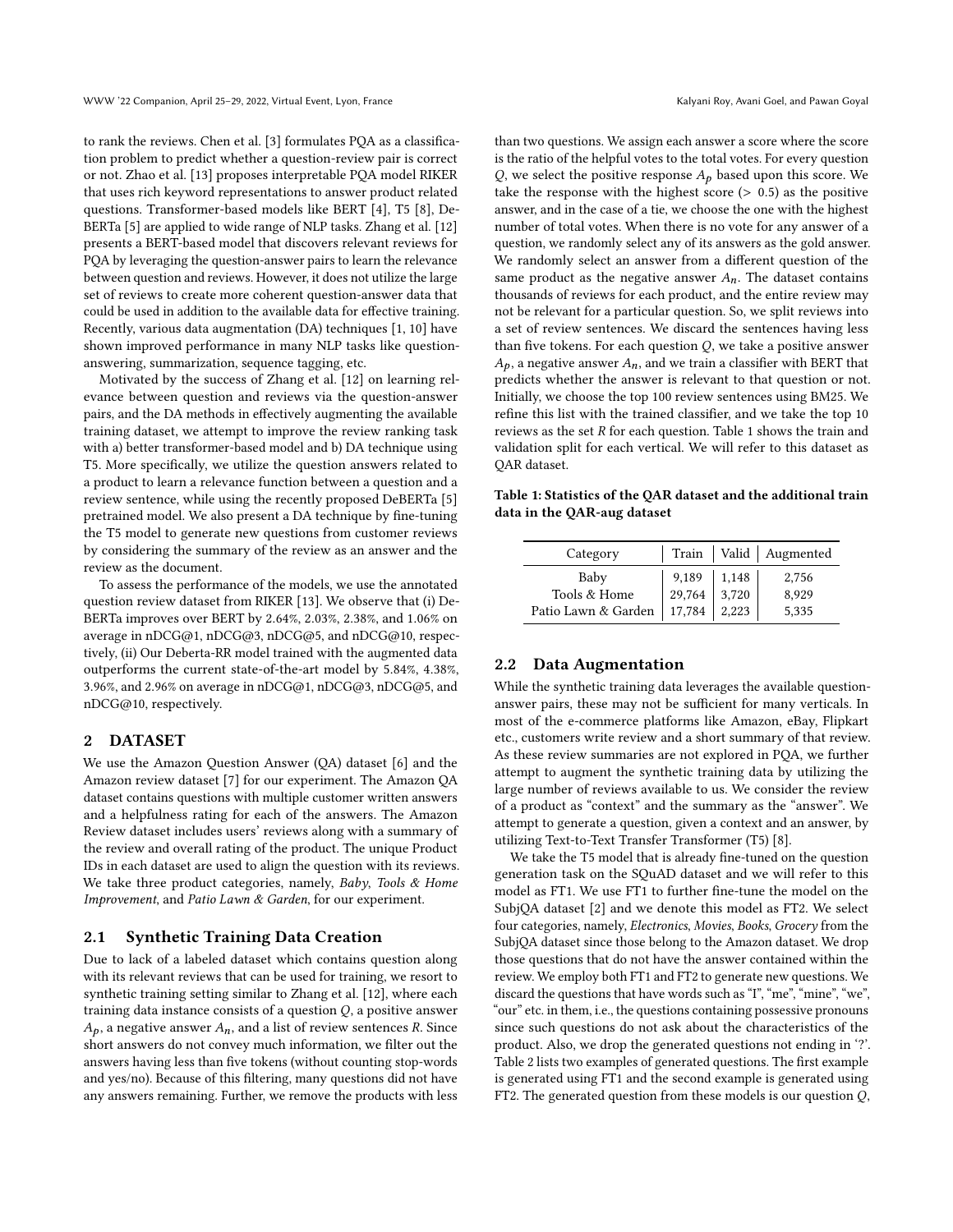Effectiveness of Data Augmentation to Identify Relevant Reviews for Product Question Answering WWW '22 Companion, April 25–29, 2022, Virtual Event, Lyon, France

<span id="page-2-0"></span>Table 2: Example of generated questions with FT1 and FT2.

Review: Since it's a long hose there was a bit of kink that I didn't notice. Turned the water on and it instantly blew a large hole in the hose, rendering it useless. The plastic is pretty thin, so be warned to carefully check for any kinks.

Summary: On 3rd time used it had a huge hole in it. Gen. Que.: What was the problem with the hose?

Review: This is a very cute decal for my baby girl's room, but it is not as tall as the picture depicts. I would suggest putting it behind the baby bed or dresser to hide how short it really is. Summary: Cute, but not as big as in the photo. Gen. Que.: How is the decal?

we split the review into sentences to form the review list  $R$ , we take the review summary as our positive answer  $A_p$ , and we get the negative answer  $A_n$  by randomly selecting any other question's gold answer. The last column of the Table [1](#page-1-0) shows the statistics of the augmented data points for each vertical. We combine this generated data with the QAR dataset and we denote it as the QAR-aug dataset.<sup>[1](#page-2-1)</sup>

## <span id="page-2-7"></span>3 BASE MODEL ARCHITECTURE

Similar to [\[12\]](#page-3-8), our base model simultaneously learns relevance functions between 'question and review' and 'review and answer' such that at the time of inference, the learned relevance function between 'question and review' can be used to rank the reviews related to a question. Figure [2](#page-2-2) illustrates the model's architecture.

For each data instance as prepared in Section [2](#page-1-1) we have a question Q, a list of review sentences R, a gold answer  $A_p$ , and a negative answer  $A_n$ . We concatenate each reviews  $r_i$  with Q,  $A_p$ , and  $A_n$  as  $Qr_i$ ,  $A_p r_i$ , and  $A_n r_i$ , respectively. After tokenizing the sentences, we pass it through a transformer layer to get the sentence representation from the CLS token.

Then, we use linear layers followed by non-linear activation functions to get  $P(r_i|Q)$ ,  $P(A_p|r_i)$  and  $P(A_n|r_i)$  as follows:

$$
P(r_i|Q) = softmax(W^T \, Tran(Qr_i)) \tag{1}
$$

$$
P(A_p|r_i) = \sigma(W^T \, Tran(A_p r_i)) \tag{2}
$$

$$
P(A_n|r_i) = \sigma(W^T \, Tran(A_n r_i)) \tag{3}
$$

where  $W$  is a learnable matrix, and  $Tran(XY)$  denotes the representation of the paired sentences  $X$  and  $Y$  using transformer. Now,  $P(A_p | Q)$  and  $P(A_n | Q)$  are computed as follows:

<span id="page-2-4"></span>
$$
P(A_p|Q) = \sum_{r_i} P(A_p|r_i) P(r_i|Q)
$$
 (4)

<span id="page-2-5"></span>
$$
P(A_n|Q) = \sum_{r_i} P(A_n|r_i) P(r_i|Q)
$$
\n(5)

The objective of the model is to rank gold answer higher than the negative answer. For this, we use the margin ranking loss function.

<span id="page-2-3"></span>
$$
loss = max(0, P(A_p | Q) - P(A_n | Q) - \delta)
$$
 (6)

Equation [6](#page-2-3) signifies that  $P(A_p | Q)$  should be greater than  $P(A_n | Q)$ at least by a difference of  $\delta$ . This way, the model learns the function  $P(r|Q)$  that can be used at inference time to rank the review sentences.

<span id="page-2-2"></span>

Figure 2: The architecture of the model.  $r_i \in R$ ,  $|R| = 10$ . After the non-linear layer, the reviews are combined according to Equ. [4](#page-2-4) and Equ. [5](#page-2-5) to get the relevance scores of the positive and the negative answers with the question.

We use two transformer-based models - BERT and DeBERTa, and we denote the two models with this architecture as Bert Relevant Review (Bert-RR) and Deberta Relevant Review (Deberta-RR), respectively.

#### 4 EXPERIMENTAL SETUP

Given a question Q about a product P and a set of reviews  $R =$  ${r_1, r_2, r_3, \ldots}$  for that question, our aim is to provide a ranked list of reviews  $R' = \{r'_1\}$  $r_1, r_2$  $r'_3, r'_3$  $\zeta'_3, \ldots$  where  $r'_i$  are ranked in order of decreasing relevance with question  $Q$ .

#### 4.1 Evaluation Metrics

For evaluating the models, we use the annotated dataset from RIKER [\[13\]](#page-3-0). It has 40 annotated questions per vertical. There are on average 17 reviews as answer candidates for each question and each question-review pair is annotated by 3 annotators, based on relevance to the question, which can be 2/1/0 pertained to being relevant, partly relevant, and irrelevant. Consistent with the previous approaches [\[11,](#page-3-3) [13\]](#page-3-0), we use the Normalized Discounted Cumulative Gain (nDCG) as our evaluation metric. We show nDCG@k,  $k \in \{1, 3, 5, 10\}$ , averaged across the three annotators, for all the models.

# 4.2 Competing Models

We evaluate the proposed framework by taking various traditional and state-of-the-art methods as competing models. (i) BM25 [\[9\]](#page-3-13) : It is a popular retrieval model for ranking candidate answers of a question. (ii)  $RIKER [13]$  $RIKER [13]$ : It is an interpretable PQA model. It improves keyword-based search by learning rich keyword representations for questions.  $^2$  $^2$  (iii) Bert-RR [\[12\]](#page-3-8) : It is a state-of-the-art model for discovering relevant reviews of a question, as described in Section [3.](#page-2-7) (iv) Deberta-RR : It is similar to Bert-RR, but instead of BERT, it uses the CLS token of the DeBERTa model for contextual

<span id="page-2-1"></span><sup>1</sup>https://github.com/kalyani-roy/DARR.

<span id="page-2-6"></span> $2$ Since the available code repository for RIKER is missing information required to run their model on our training datasets, and the same Amazon dataset is used to create the training dataset, we compare the models with the reported numbers in RIKER [\[13\]](#page-3-0). RIKER reports only nDCG@10.